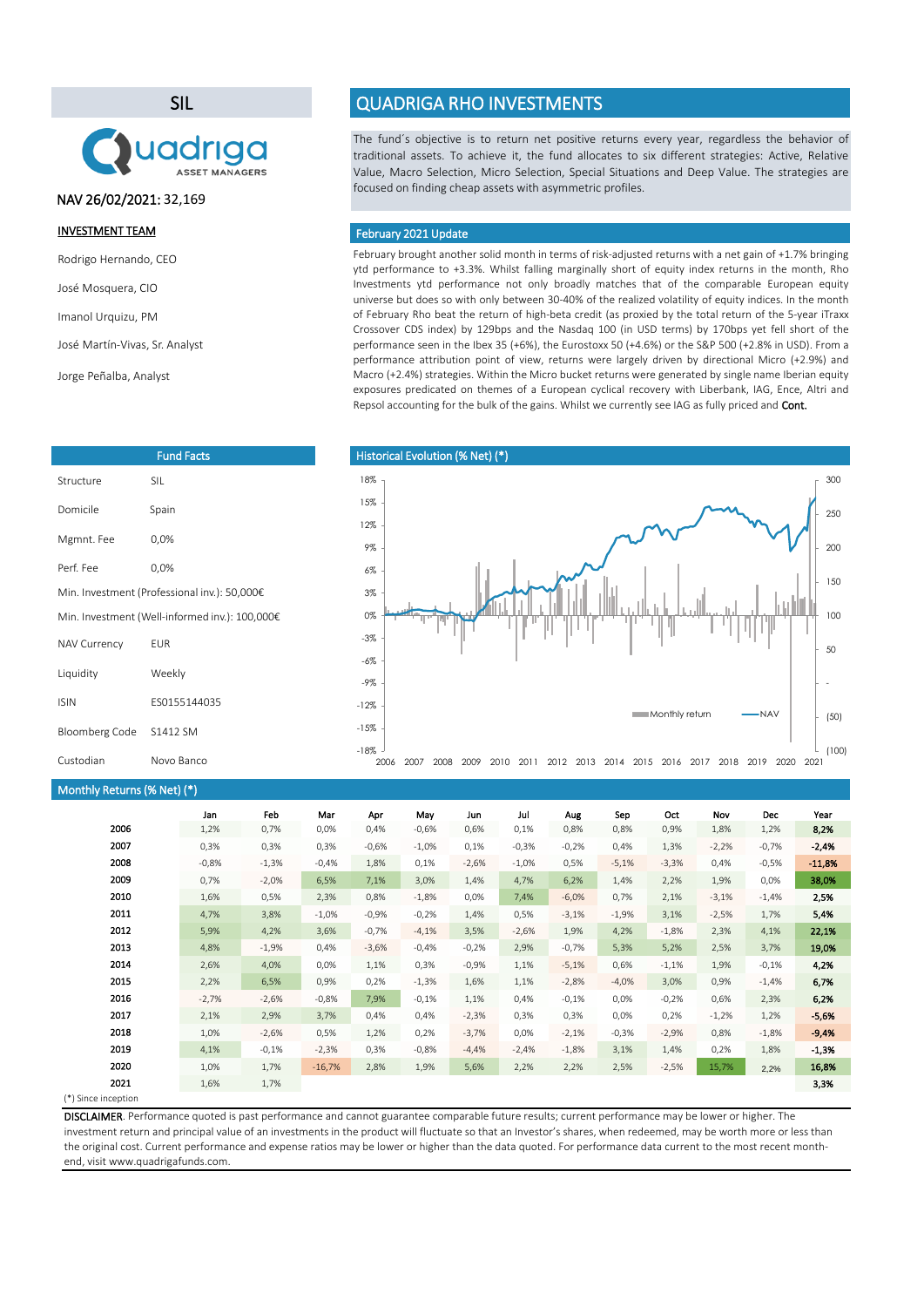### Comparative Risk / Return

|                 |          | <b>RETURNS (CAGR)</b> |                 | <b>VOLATILITY</b> |         |                 |  |
|-----------------|----------|-----------------------|-----------------|-------------------|---------|-----------------|--|
|                 | 5 years  | 3 years               | Since inception | 5 years           | 3 years | Since inception |  |
| Rho Investments | 4,90%    | 1,91%                 | 6,71%           | 13,01%            | 15,82%  | 10,48%          |  |
| Stoxx 600       | 4,32%    | 3,99%                 | 1,98%           | 14,10%            | 16,93%  | 14,90%          |  |
| Ibex            | $-1.17%$ | $-5.03%$              | $-1.74%$        | 20.24%            | 23,26%  | 20,47%          |  |

#### Returns (% Net)

| 3,33%  |
|--------|
| 6,71%  |
| 1,66%  |
|        |
|        |
| 10,48% |
| 0,64   |
| 0,86   |
|        |

### Performance attribution across strategies (% Net)\*



#### Top Five Positions

| Dax Index June 2021 14500 calls | 10.75%   |
|---------------------------------|----------|
| Dax Index March 2021 13000 Puts | $-9,51%$ |
| SX7E June 2022 70 Calls         | 8,02%    |
| SX7F June 2021 70 Calls         | 5,61%    |
| Dax Index March 2021 12500 Puts | 4.95%    |

### % Exposure

| Gross | 265,69% |
|-------|---------|
| Net   | 127,90% |

# Risk Concentration and Distribution Metrics







# % of Gross Exposure per Strategy

| Active             | 10,71% |
|--------------------|--------|
| Relative value     | 3,51%  |
| Macro              | 46,14% |
| Micro              | 16,04% |
| Special Situations | 3,40%  |
| Deep Value         | 4,25%  |
| Hedges             | 3,56%  |
| Liquidity          | 12,39% |

#### (\*) Since inception

DISCLAIMER. Performance quoted is past performance and cannot guarantee comparable future results; current performance may be lower or higher. The investment return and principal value of an investments in the product will fluctuate so that an Investor's shares, when redeemed, may be worth more or less than the original cost. Current performance and expense ratios may be lower or higher than the data quoted. For performance data current to the most recent monthend, visit www.quadrigafunds.com.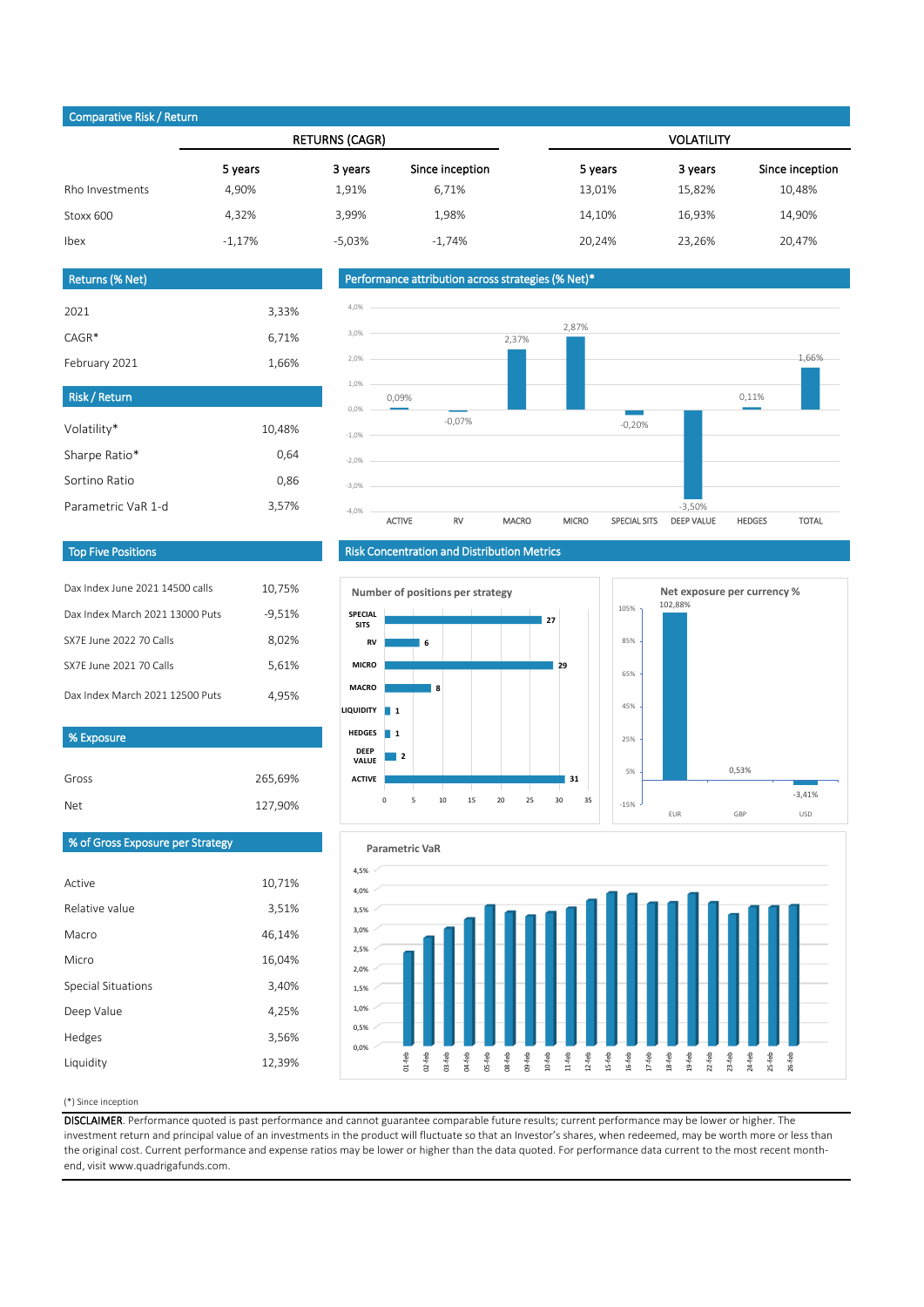#### Risk Concentration and Distribution Metrics (2)



#### February 2021 Update (cont...)

have accordingly exited the investment we made at the time of the 2020 capital increase, we still envisage further upside in pulp prices as Chinese growth gains momentum. and despite taking profits in Ence (given idiosyncratic risk around the Pontevedra plant concession) we remain invested in the paper sector. We also expect at least another further 15-20% upside from Liberbank as the value accretion of the Unicaja merger is not fully priced into the stock, and further 10% from Repsol given our bullish view on crude and the IPO of its renewable energy unit as an additional catalyst to unlock value in the stock. Within Micro bucket the current strategic stance revolves around gradual profit-taking in the highly procyclical and value exposures acquired last year all the way into the summer, using the proceeds to selectively buy (on rate-related sell-offs) high-quality renewable energy stocks where we see substantial optionality (ideally related to both valuation and M&A potential). Within the Macro bucket performance was driven by our risk reversal options strategy in the SX7E bank index and by our net long risk exposure in the Dax (June 14500 calls where we had hedged some of the short-term risks with a 13000-12500 March long put spread position). Our macro view remains bullish with expectations of an Asian-driven recovery in global trade helped by a more supportive policy stance from the Biden administration and a substantial rotation from growth and momentum to cyclical and value in global stocks. We see the effects of widespread vaccination and the gradual reopening of western developed economies being fully priced in the markets between March and June, whilst beyond that timeframe, we envisage a growing risk of markets becoming nervous around the prospects and manner of an exit of monetary accommodation, particularly in the US as well as substantial hurdles to clear in terms EPS growth to justify growing multiples. Whilst we think that both the Fed and ECB will be extremely patient in terms of removing extraordinary policy measures and will be tolerant of temporary overshoots in inflation, bond vigilantes have already shown us this year that will not, and equity markets remain quite vulnerable to rapid increases in real rates. We will be actively monitoring growth, employment, and advanced inflation indicators to actively tweak our macro exposures. Active strategies contributed +10bps towards performance through very short-term equity volatility and European rates trades. On the negative side Deep Value suffered a substantial drawdown (-3.5%) on adverse mark-to-market in Amwell, in which we still see substantial long-term upside yet was dragged in the tech stocks sell-off. At current levels we see the stock trading at close to 30% discount to very conservative fair value assumptions given the growth potential for the company. Special Situations disappointingly contributed a small drag on overall performance (-0.20%) where lack of catalysts for the existing situations in the bucket and adverse mark to market in our Abengoa restructured bonds exposure (-0.32%) kept performance disappointingly low. Regarding Abengoa we believe that the substantial (in notional terms) position in SOM debt that we currently hold and which is valued very close to zero offers very substantial upside on a last minute rescue of the company if our debt exposure is converted into Abenewco1 shares as was contemplated on the last restructuring proposal. Cont.

DISCLAIMER. Performance quoted is past performance and cannot guarantee comparable future results; current performance may be lower or higher. The investment return and principal value of an investments in the product will fluctuate so that an Investor's shares, when redeemed, may be worth more or less than the original cost. Current performance and expense ratios may be lower or higher than the data quoted. For performance data current to the most recent monthend, visit www.quadrigafunds.com.